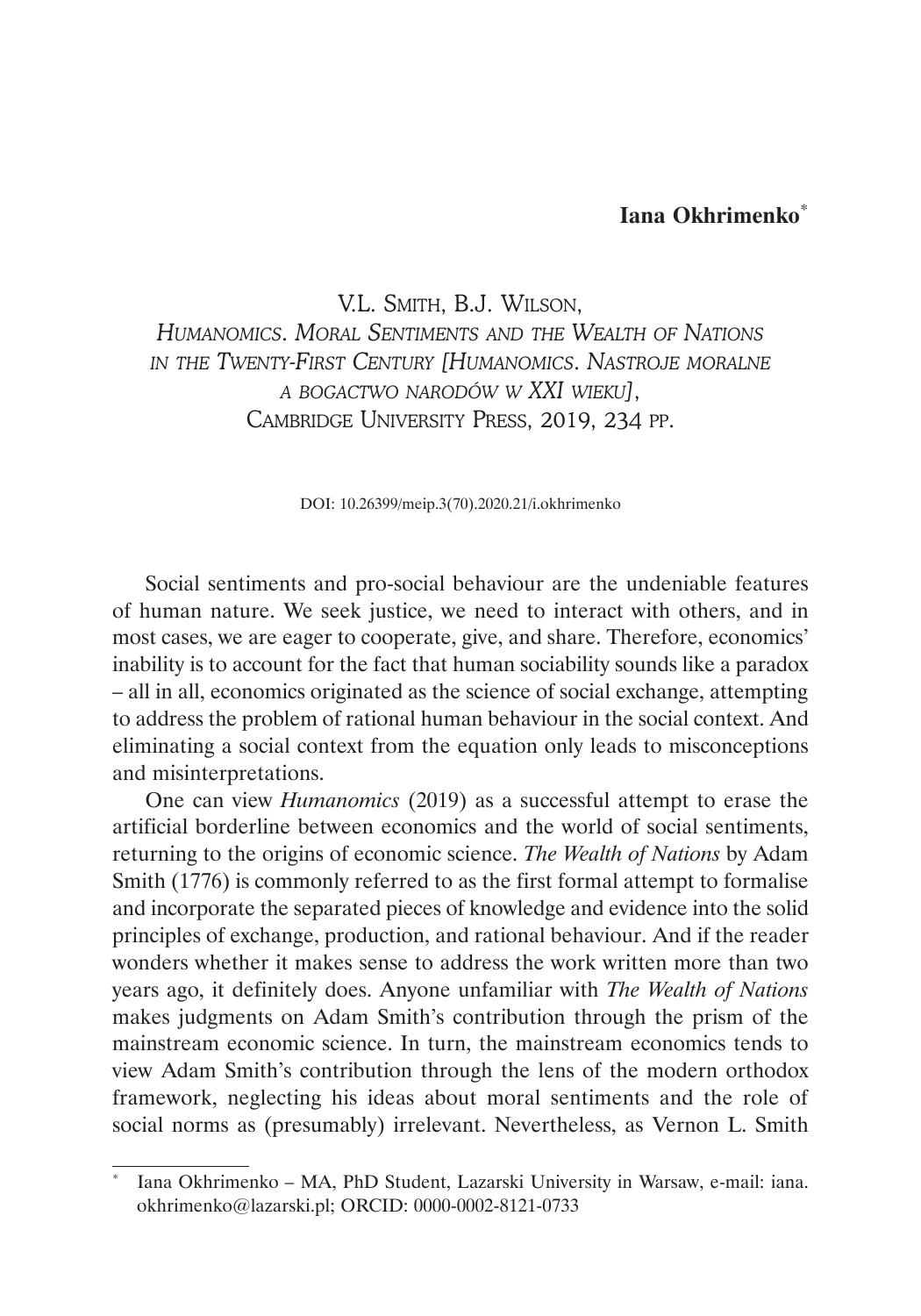and Bart J. Wilson demonstrate, the core of Smith's ideas about properly organised society and markets lies in social sentiments. And as they prove, social sentiments might serve as the final element of the economics puzzle, bringing explanatory power to the world of abstract theoretical models.

The first chapter, titled *Humanomics Spans the Two Worlds of Adam Smith: Sociality and Economy*, formulates the general idea about Adam Smith's views on society and markets, uncovering the most crucial relevant misconceptions. *The Wealth of Nations* does not contain any single explicit statement that self-interest is the main governor of human action; consequentialism is not the best basis for value judgements, since intentions and context also matter; no commerce is possible without a well-designed social order with explicit and implicit functional rules of conduct. Perhaps, what is mentioned above is sufficient to realise how far modern orthodox economics is from *The Wealth of Nations.* Bringing the facts, quotes, and historical context in a well-structured and unbiased manner, Vernon Smith and Bart Wilson manage to re-create a comprehensive picture of economics' social foundations. Similarly, the second chapter provides an insight into Adam Smith's vocabulary (which might be pretty obsolete for a modern reader). Although such analysis might seem secondary, it tells a lot about Adam Smith's perception of human action motives: we commonly design interaction intuitively and constrained to the social context, without any explicit cognitive process. Interestingly, this idea was later reflected in Vernon Smith's (2003; 2010) and Gerd Gigerenzer's (2000; 2007; 2008; 2015) works on ecological rationality, and the aforementioned approach is still relatively novel.

In the third chapter (*Conduct in the Social Universe*), Smith and Wilson juxtapose the conventional view on a human behaviour mechanism to Adam Smith's views on rational behaviour, criticizing the very notion of social preferences (and preferences in general). Altruism is possible even under the orthodox Max-U framework, but only as long as some utility is derived from altruistic behaviour. Not to mention that economists never wonder how social preferences are formed (Amartya Sen expressed his concern about i this problem); the very idea that human beings have stable preferences independent of the social context does not seem realistic. The fourth and fifth chapters follow the same path, pointing out the limitations of the behaviourist approach in economics. It is not enough to observe the choices made: one should also understand the mechanisms leading individuals to their decisions. Therefore, Adam Smith's scientific method based on understanding human motivation (Fleischacker 2005) might serve as a valid alternative to the orthodox positivist methods.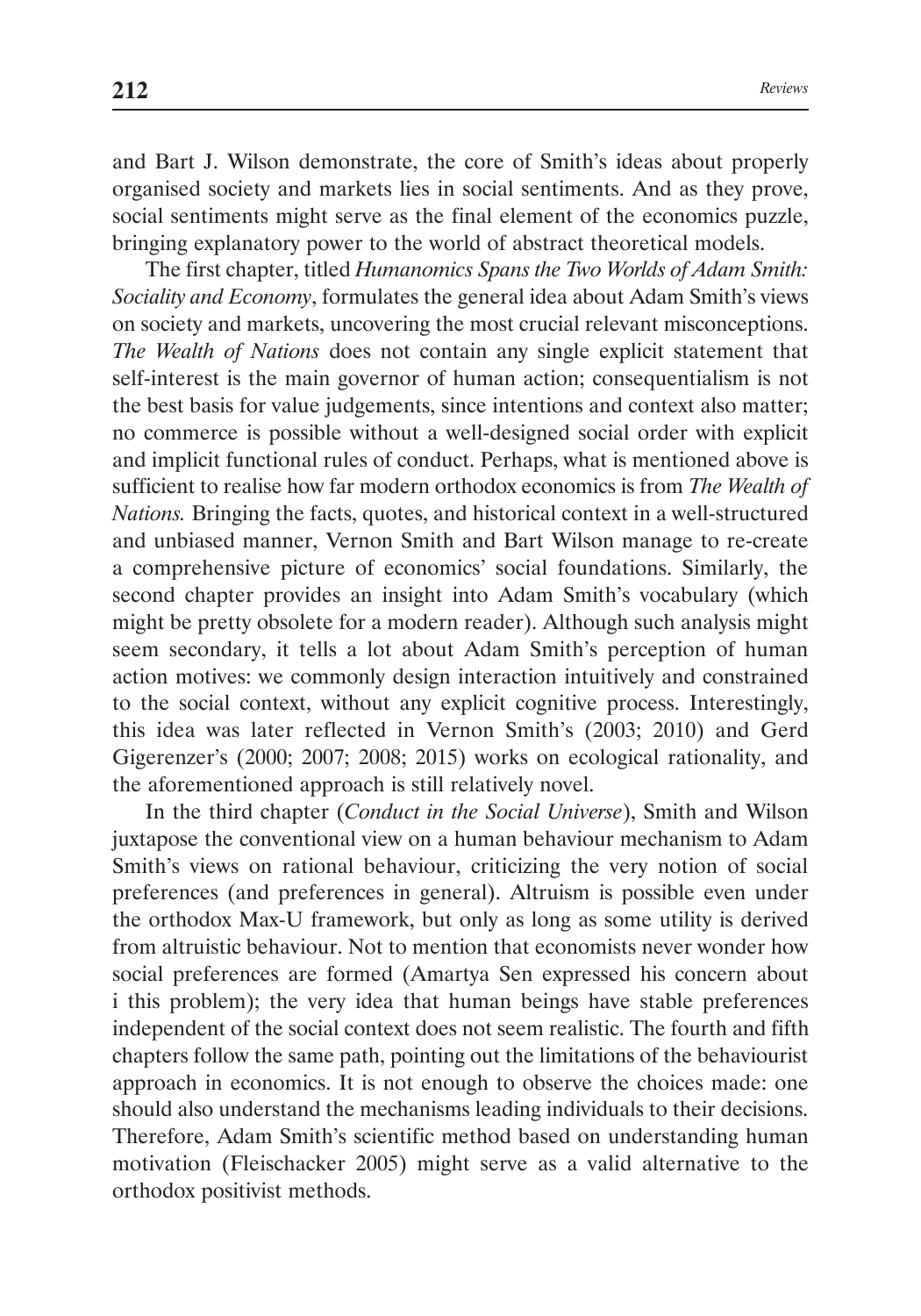The rest of the book is devoted to the formal analysis of the social norms in the game-theoretical setting. Perhaps, this part constitutes the main added value of the entire study, utilizing novel analytical instruments to test, illustrate, and prove assertions originally made by Adam Smith. It should be noted that applying different forms of cooperative and non-cooperative games in economic experiments is a well-known and frequently exploited approach in behavioural economics. Nevertheless, one can easily notice what Nathan Berg and Gerd Gigerenzer call the consistency approach. Usually, the actual behaviour of the agents is juxtaposed to the behaviour of rational economic human beings; in other words, it is all about figuring out whether human choices are consistent with the predictions of the orthodox substantive rationality models. Although some inter-disciplinary studies attempt to draw some common patterns of the presumably irrational behaviour (for instance, analysing the role of cultural factors on the probability of unfair offer rejection in the ultimatum game), mainstream economics does not offer any formalised framework of experimental analysis and interpretation except the aforementioned consistency approach. We are used to treating social sentiments in line with the bounded rationality approach, i.e., as a result of human mind imperfections preventing us from acting rationally. In contrast, Vernon Smith and Bart Wilson demonstrate that seemingly irrational choices might facilitate the occurrence of the stable and superior equilibrium in the long run. In other words, they provide conclusive proof that social norms serve as a mechanism allowing for more efficient exchange mechanisms, thus benefiting all the participants of the exchange. Moreover, the authors discuss the evolutionary nature of social norms, providing an explicit framework for analysing how «spontaneous social structures» are designed and reinforced.

To summarize the above discussion, *Humanomics* will provide numerous valuable insights for anyone interested in the history of economic thought, behavioural economics, game theory, or economics in general.

List of References

- Fleischacker, S. (2005) *On Adam Smith's Wealth of Nations*. Princeton: Princeton University Press.
- Gigerenzer, G. (2000) *Adaptive Thinking: Rationality in the Real World*. Oxford, U.K.: Oxford University Press.
- Gigerenzer, G. (2007) *Gut Feelings: The Intelligence of the Unconscious*. New York: Viking.